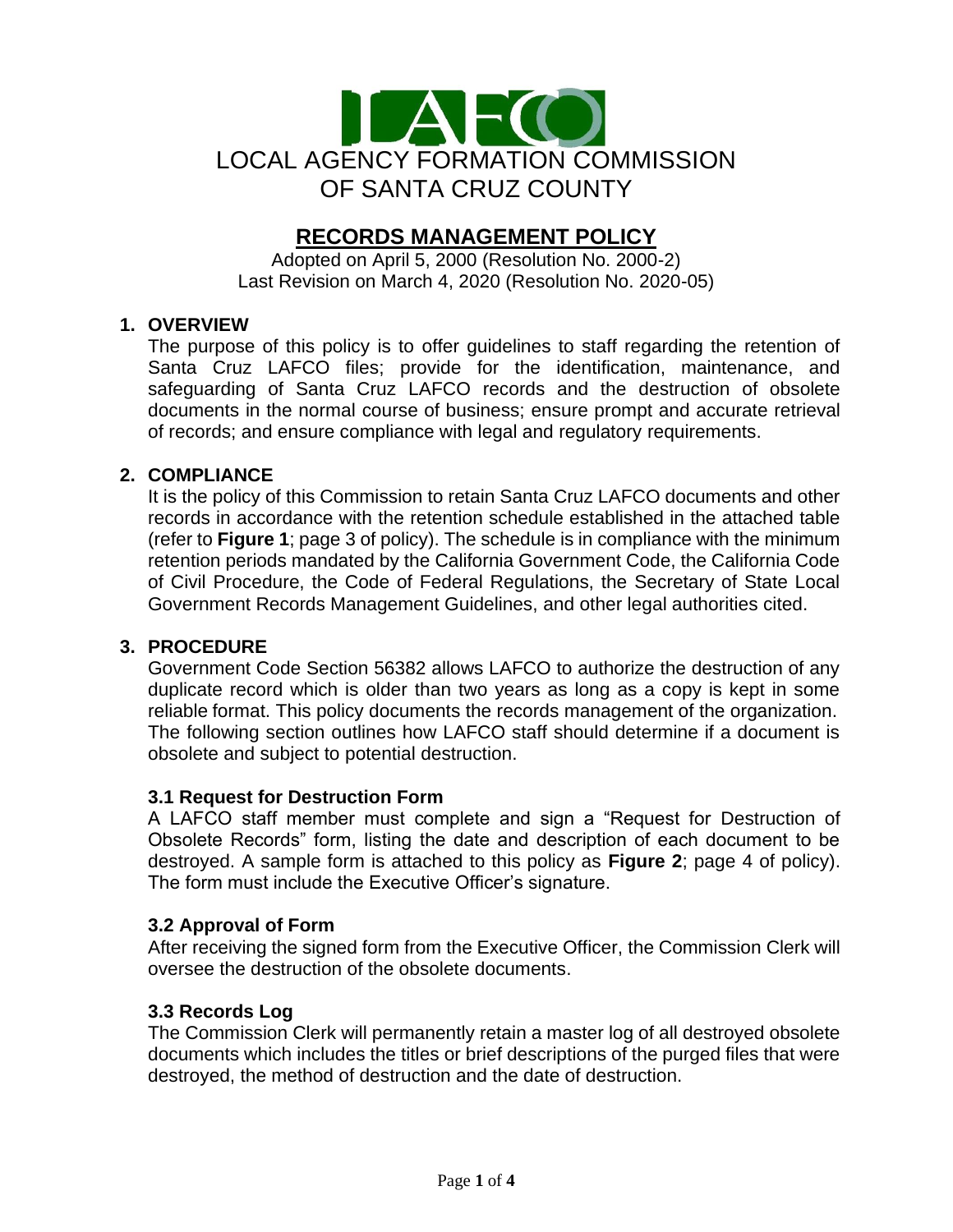# **4. GENERAL GUIDELINES**

The Commission Clerk shall be responsible for the administration of this policy and shall follow the general guidelines outlined in this document. The following general guidelines apply to all Santa Cruz LAFCO records.

# **4.1 Duplicate Records**

The Commission may authorize the destruction of any duplicate records at any time (Government Code Sections 26201; 60200).

# **4.2 Two-Year Threshold**

Unless otherwise required by State or Federal law, the Commission may authorize the destruction of any original document which is more than two (2) years old without retaining a copy of the document as long as the retention and destruction of the document complies with the retention schedule as set forth in this policy (Government Code Sections 26202; 60201).

# **4.3 Significant Project Documents**

In addition to the retention periods required under this policy, the Commission shall retain original administrative, legal, fiscal, and/or historical records with continued value (i.e. records for long-term transactions and/or special projects) until all matters pertaining to such records are completely resolved or the time for appeals has expired (Government Code Sections 14755; 34090).

#### **4.4 Indestructible Files**

Pursuant to Government Code Section 60201, the Commission shall not destroy any of the following records:

- a) Records relating to the formation change of organization or reorganization of the Commission;
- b) Ordinances and resolutions, unless they have been repealed or have become invalid or otherwise unenforceable for five years;
- c) Minutes of any meeting of the Commission;
- d) Records relating to any pending claim, litigation, any settlement or other disposition of litigation within the past two (2) years;
- e) Records that are the subject of any pending request for records under the California Public Records Act, whether or not the record is exempt from disclosure, until the request has been granted or two (2) years after the request has been denied by the Commission;
- f) Records relating to any non-discharged debt of the Commission;
- g) Records relating to the title to real property in which the Commission has an interest;
- h) Records relating to any nondischarged contract to which the Commission is a party;
- i) Records that have not fulfilled the administrative, fiscal, or legal purpose for which they were created or received;
- j) Records less than seven (7) years old that specify the amount of compensation or expense reimbursement paid to Commission employees, officers, retired annuitant, or independent contractors.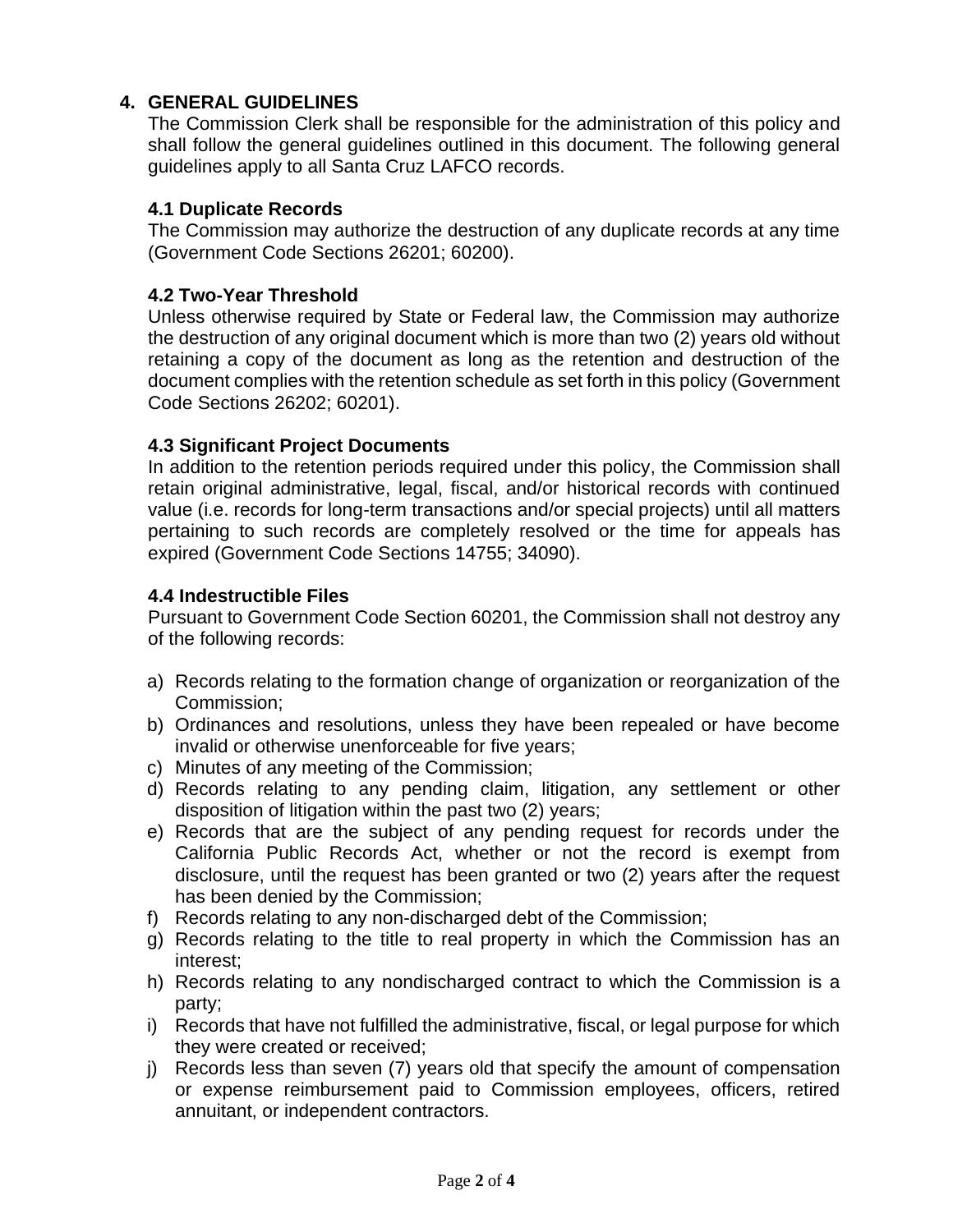**Figure 1 – Records Retention Schedule**